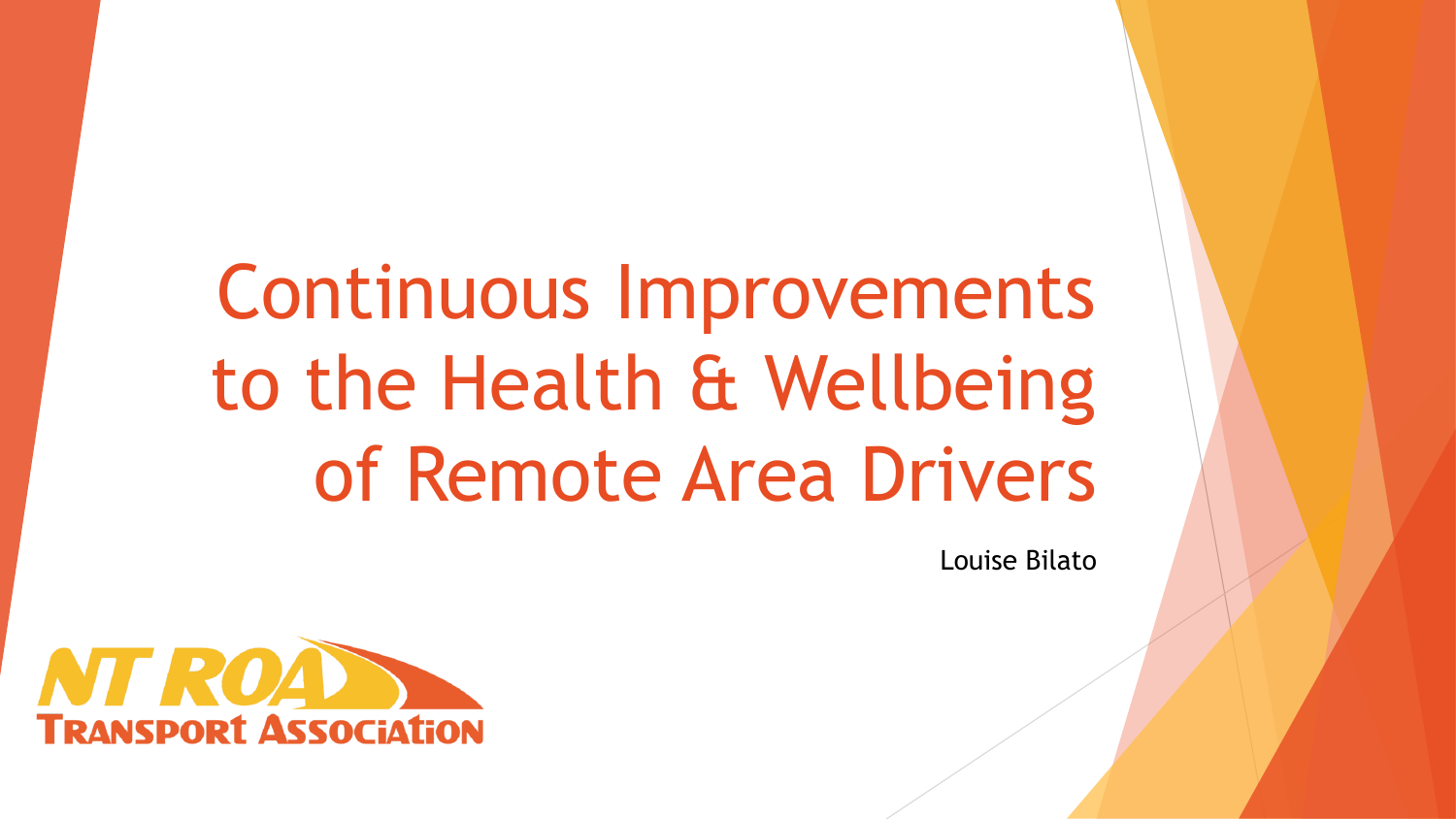#### Introduction

- $\blacktriangleright$  Setting the scene
- Truck driving in remote Australia
- First responders
- $\blacktriangleright$  Suicide by truck
- **Psychological safety**
- Strengthening safety management systems
- Educating employers and the workforce
- Retention of skilled and experienced drivers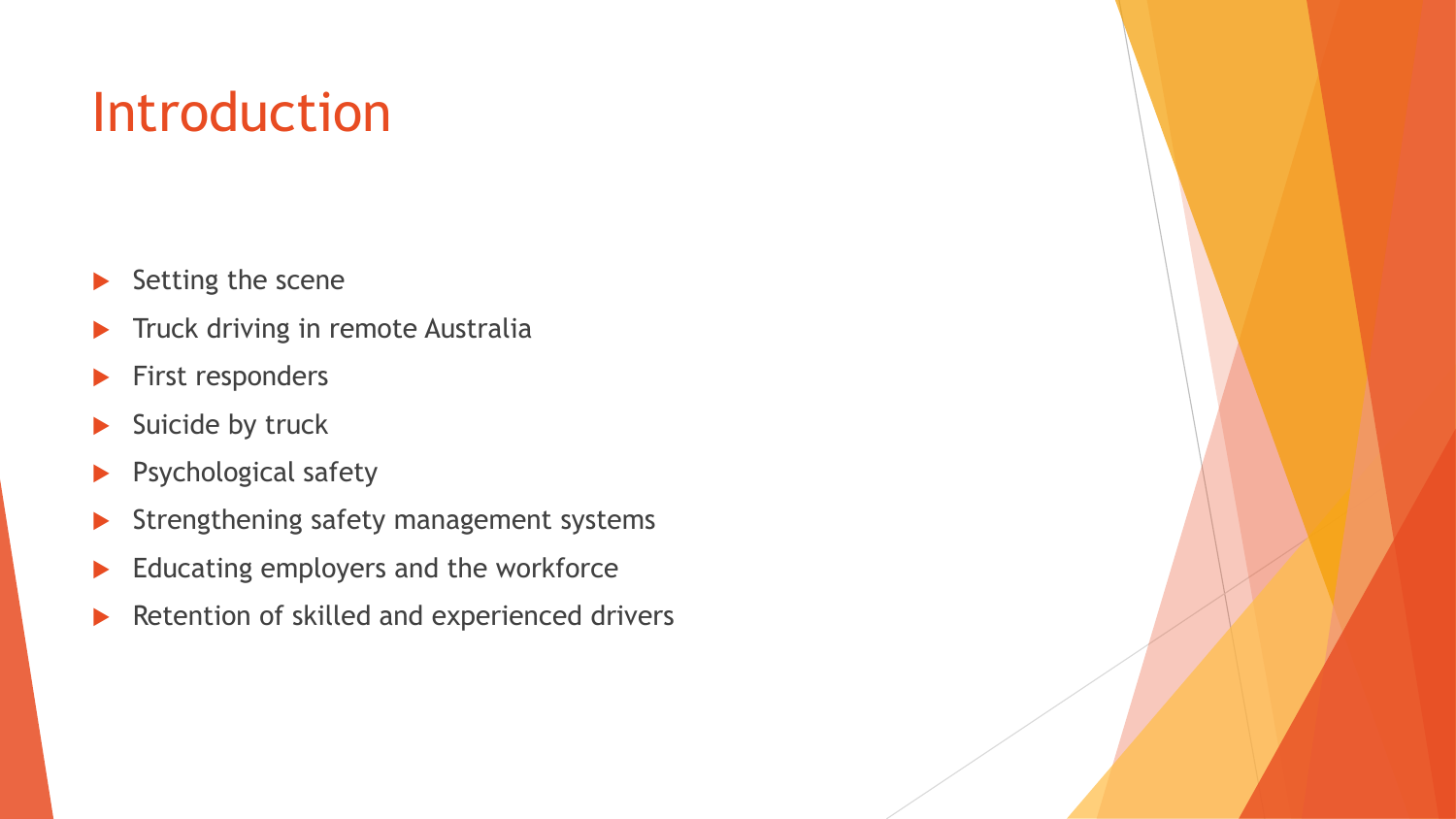### The Industry

- $\blacktriangleright$  Male dominated
- **Ageing**
- ▶ 70% of NT road network unsealed
- Limited telecommunications
- $\triangleright$  On the road, workplace and accommodation = same
- $\blacktriangleright$  Self reliant
- $\blacktriangleright$  Highly observant
- **Less good at putting feelings into words**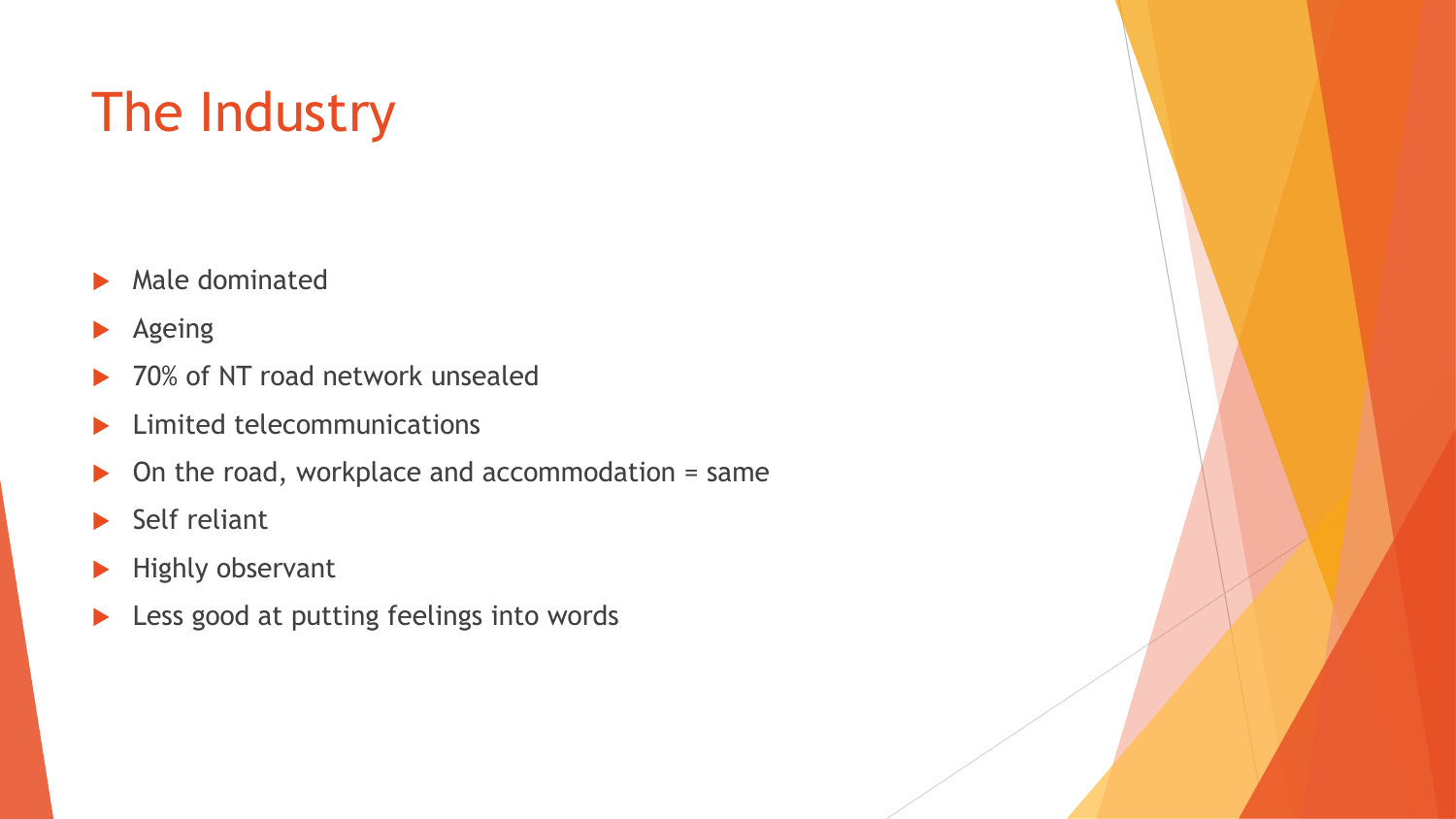#### What's happening

- First responders
- Commonly first on the scene at serious / fatal accidents
- Satellite communications to call and assist emergency services
- May be required to provide first aid for extended periods
- Traffic control
- Once relieved of tasks by emergency services, continue journey
- EAP / Mental health GPs unavailable or not easily accessible
- Employer responsibilities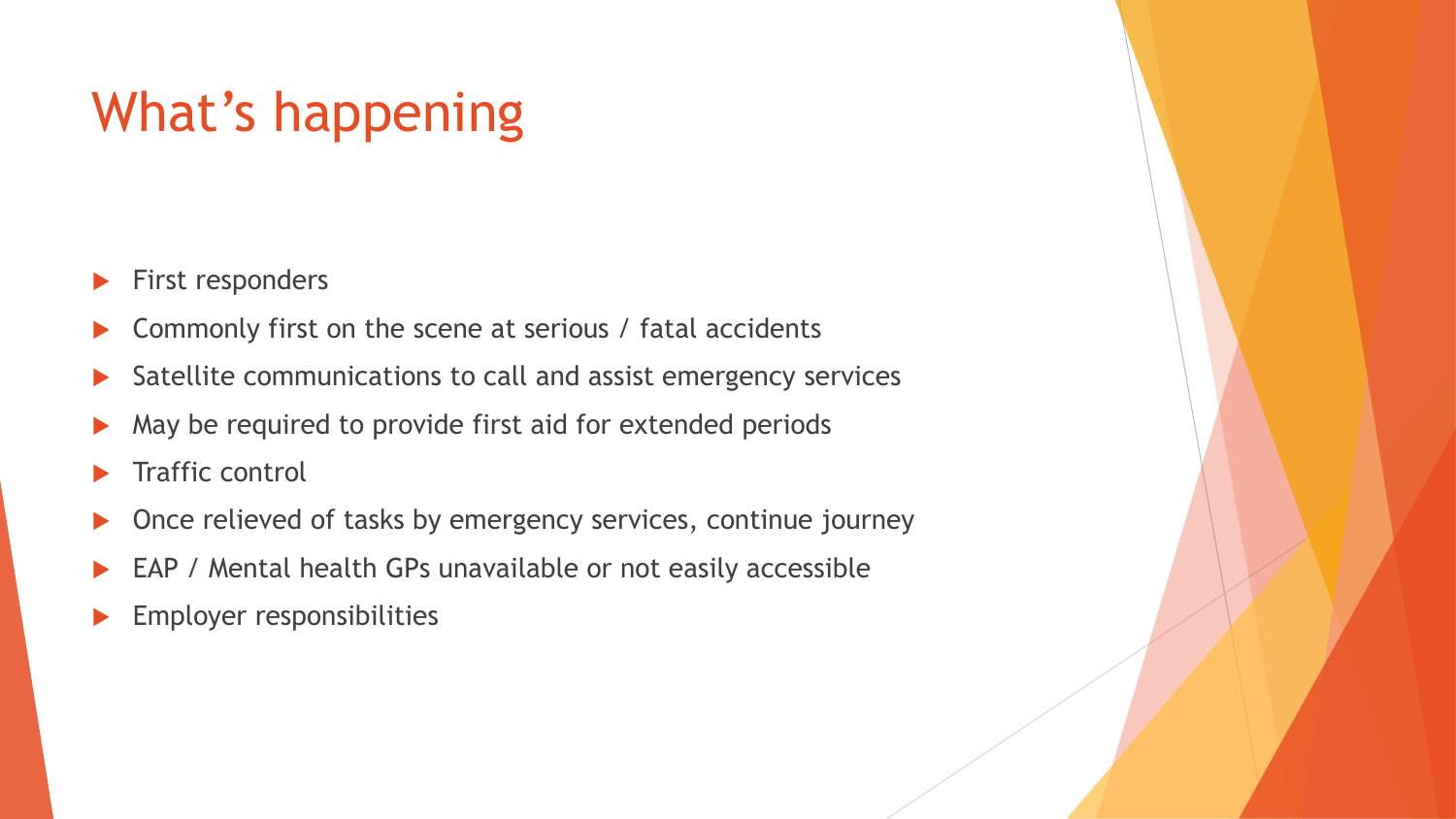#### Suicide by truck

- In multi-vehicle crashes involving trucks, car driver at fault between 83% and 93% of the time.
- Suicide indicated or strongly indicated in 37.5% of fatal multi-vehicle crashes involving trucks.
- More than 3000 Australians died by suicide in 2017

(Almost double the road toll)

More than 65,000 suicide attempts in 2017

(75% males, 25% females)

▶ Of all the risks for suicide, a previous attempt is the most significant risk factor for a future attempt or eventual suicide.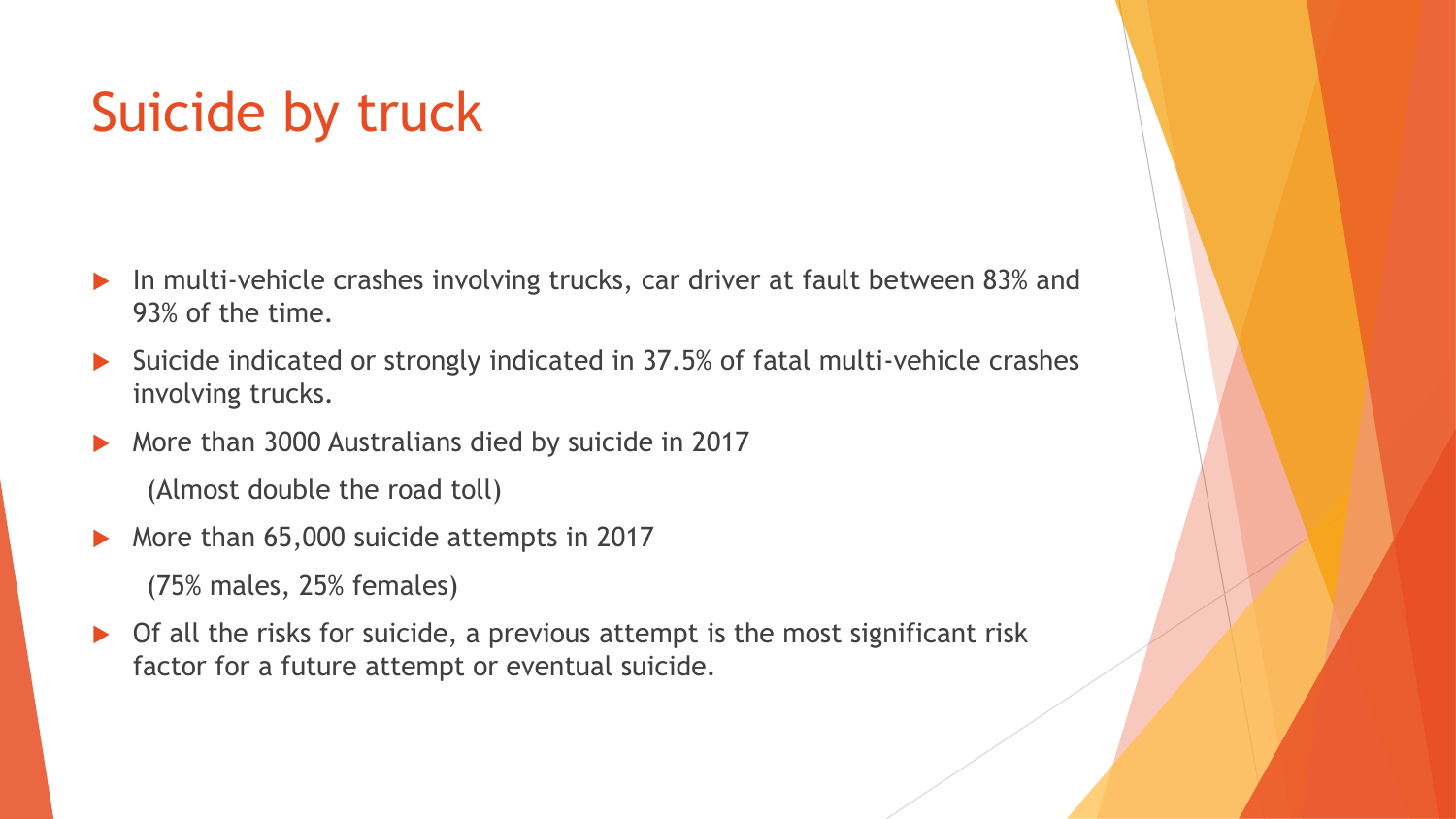#### Suicide impacts

- ▶ Up to 60% of people who die by suicide have not come to the attention of mental health providers.
- ▶ Up to 50% of people who go to hospital for a suicide attempt fail to attend a follow up.
- The first 3-months is the highest period of risk.
- Follow up supports after a suicide attempt ARE effective in preventing future attempts.
- $\triangleright$  NT suicide rate is double the national average.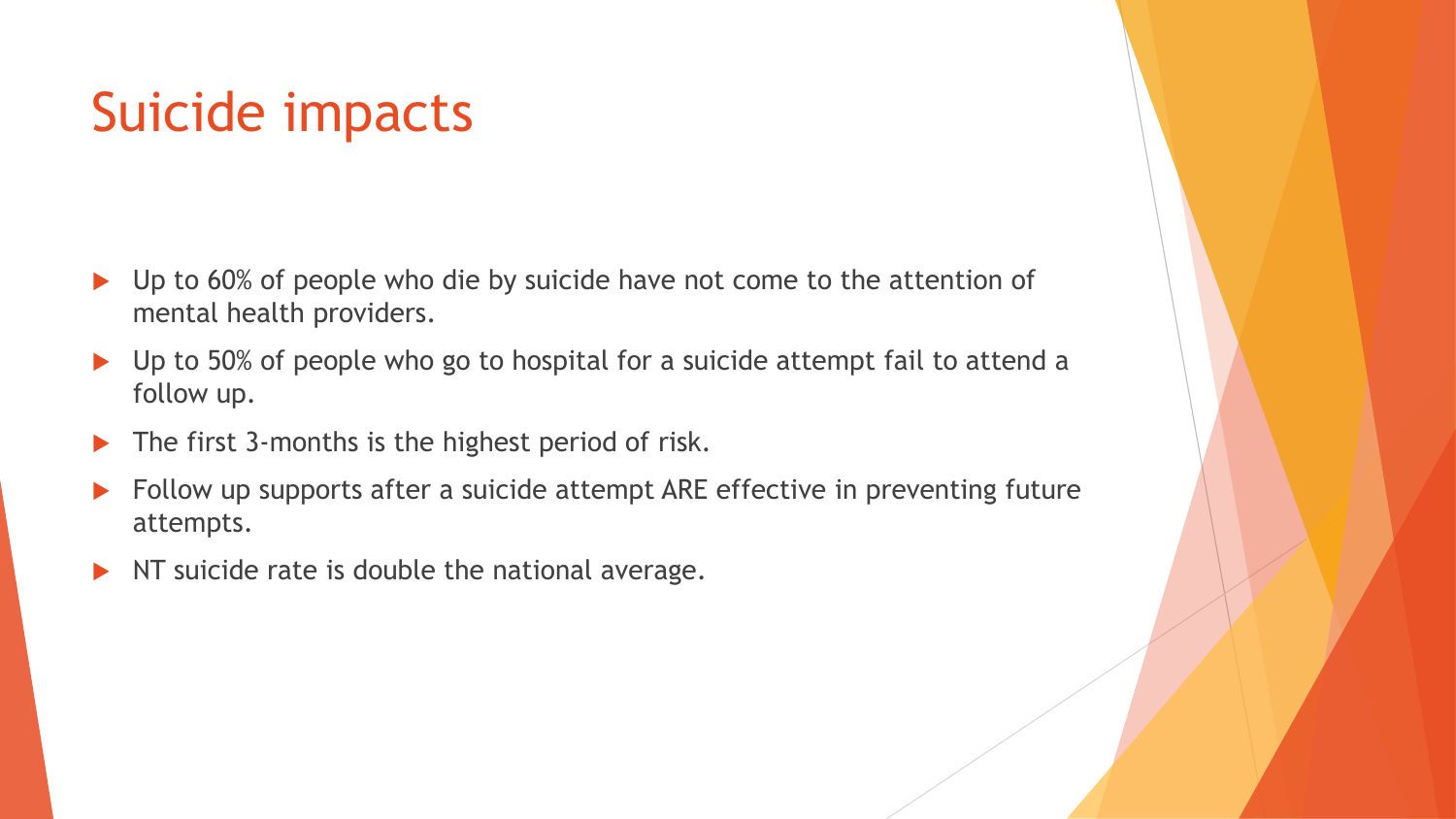#### Acknowledging the issues

- National Transport Insurer statistics overwhelming evidence
- Occupational hazards exist for truck drivers
- Better information about potential psychological impacts
- Early awareness and intervention
- Sensitivity
- Awareness of reputational harm to driver and employer
- Not crisis care but preventative skill building needed